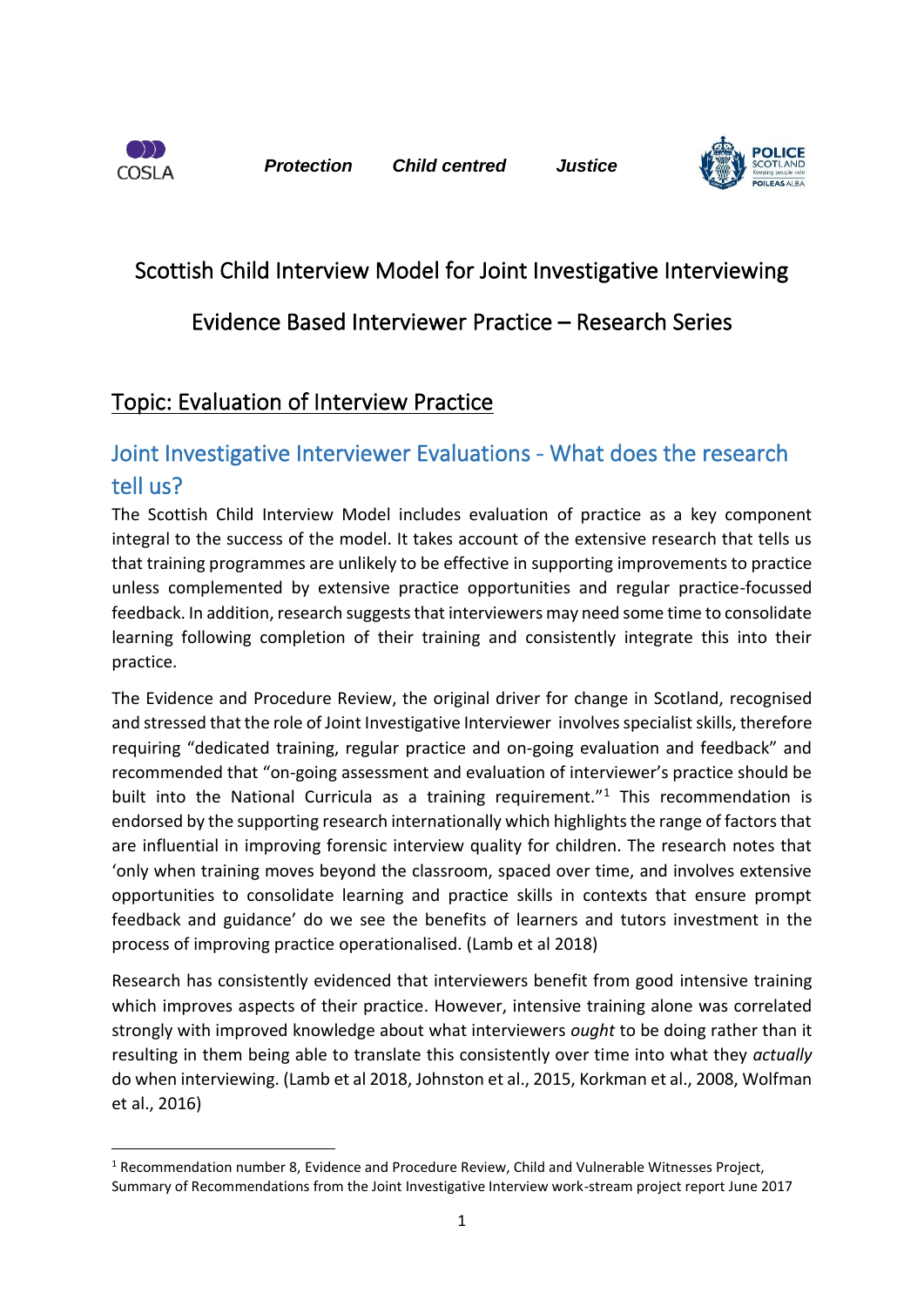It continues to be the case that departures from recommended practices exist, even in the context of specialised teams and where there are increased resources for interviewers, so it is important to acknowledge that even in these types of supportive conditions, interviewers must be engaged in a process of evaluating their practice to enable learning to take place (Johnson, Magnussen, Thoresen, Lonnum, Burrell & Melinder 2015).

Development of the Scottish Child Interview Model took account of the literature which strongly supported the combination of a 'knowledge transmission model that is complemented by extensive practice opportunities and regular feedback' (Lamb 2016) when developing the new training for interviewers.

# What influences interviewer behaviour to effect change and improve practice?

Interviewer behaviour is influenced by a number of factors. The first, quality of the initial training provided, has been addressed above. Secondly, interviewers need to have a structured interviewing model/protocol available to them that they can operationalise. This is now a central component of the Scottish Child Interview Model. Interviewers are required to follow the principles of the NICHD protocol which is evidence based and importantly was developed to take account of children's development, linguistic age and stage, context and relational experiences. It provides a framework for interviewers to structure their questioning effectively.

Building on this, interviewers need to learn to critically reflect on their practice, with objective feedback made readily available from others. Regular access to continuing professional development opportunities and practice focused supervision (different from workload management) supports the interviewer's ability to change their behaviour in the interview environment to create optimal conditions and deliver best practices for interviewing. These factors, when available with a backdrop of support, give individuals the best chance of making and sustaining improvements in their approach.

### What is recommended for effective evaluation processes?

Studies have helped us to see that there is measurable value in providing interviewers with written and verbal feedback on interview practice, both in the training environment and beyond, into the workplace when undertaking real interviews with children.

The application of the NICHD interview protocol strongly supports the need for supervision, evaluation and feedback that is ongoing for interviewers practising in the field of forensic interviewing. These research findings are the result of repeated experimental demonstration of the impact of failing to do this, contrasted with findings of an improved picture when this quality control measure is applied. 'A key component of training with the NICHD protocol is the emphasis on continued supervision and feedback about interviewing performance' (Lamb, 2016; La Rooy et al., 2015)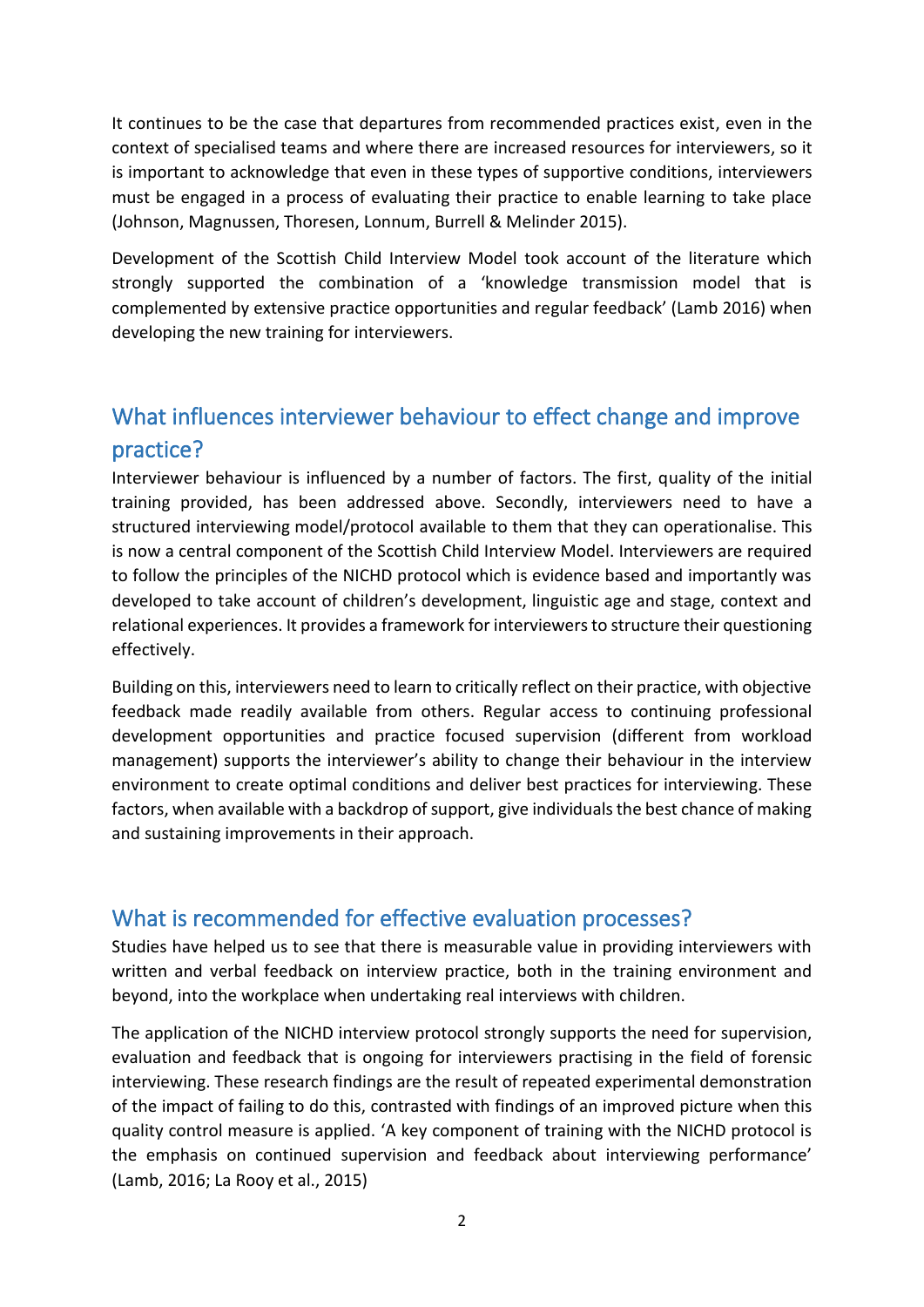A number of different studies have focused on interview review and feedback processes with results offering learning in relation to effectiveness in evaluation models. Working to improve interviewers' learning and development will ultimately translate to improved practice and experiences for children being interviewed.

Importantly, the greatest improvements in practice were seen when different forms of training were distributed frequently, immediately following the robust initial training. This "training over time" concept involved monthly day long peer sessions, supported by trainers, during which real life interviews were evaluated and analysed and both strengths and areas for development were discussed, with verbal and written feedback provided (Lamb et al. 2018).

Over time, examination of interviewers' performance showed that in response to these evaluative training opportunities, interviewers performed better. (Price and Roberts 2011, Rischke et al. 2011) This was evidenced by their increased use of open ended prompts when trying to illicit information from children. Interviewers were also noted to significantly delay their use of recognition prompts, which, in itself, leads to less option posing and suggestive questioning practices or the 'delay of allegation related information by the interviewer'. This is important because these specific factors are crucial in improving the overall quality of the interview. Consistent application of this strategy increases the degree of credibility in the child's account.

# What do interviewers need to do in practice to undertake effective evaluations?

Critical reflection involves the experience of looking at one's practice and having practice objectively reviewed by others. By assessing interview techniques using agreed criteria that supports the development of best practice, alternative techniques that are crucial for maintaining and developing interviewing skills can be kept in mind. To illustrate this point, an example of an "alternative technique" would be adjusting how a particular question is framed to improve its degree of openness or pairing a less open question type, for example a necessary option posing question, with an invitation.

However, critical reflection is more than just thinking about Joint Investigative Interview practice and technique. It is a way of critiquing practice in a systematic and rigorous way – helping interviewers to carefully consider their own practice and identify what could be improved and how. Critical reflection is essential for effective evaluation, learning and development and the process of change.

When supervision and feedback to forensic interviewers' ceases, research shows clearly that there is an adverse effect on interviewer performance. Quality is notably affected with fewer open ended prompts employed. Open ended questioning practice adherence to the interview protocol diminish and the impact of this is that the child's account contains fewer details and more inconsistencies.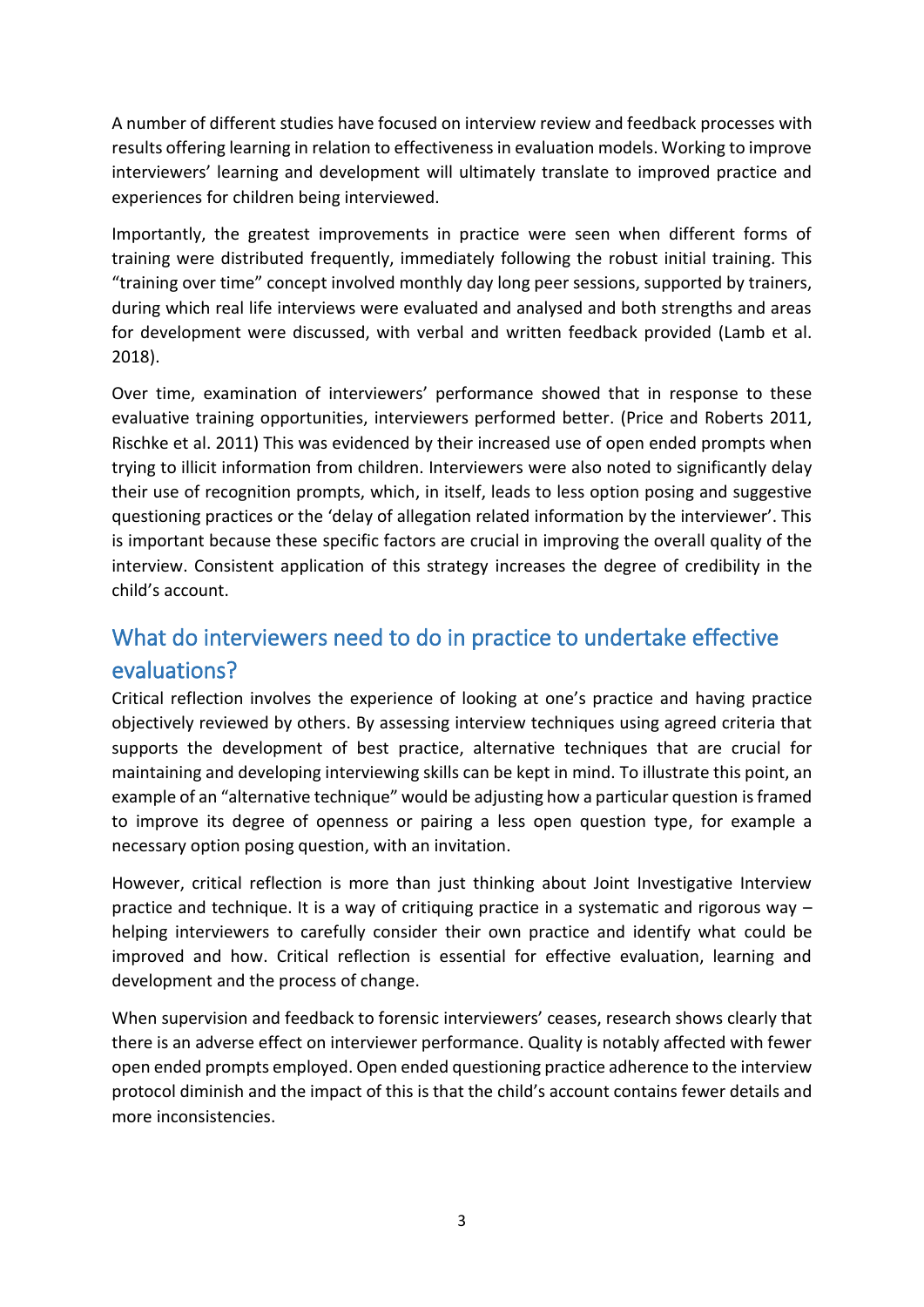Research shows that interviewer's poor adherence to recommended questioning strategies may also be affected by the difficulties they seem to have accurately monitoring their own practices. (Agnew, Powell & Snow 2006, Wright at Powell 2006)

Various studies show that investigative interviewers find it hard to recognise their application of appropriately questioning strategies to their interview practice and there is often a difference between what type of questioning strategy they think they are applying and what, in reality, they are actually applying. Importantly they can lose sight of the impact of their overall questioning strategy applied to their interview practice. It is important that interviewers come to understand that there is an impact on the quality and quantity of evidence obtained from the child or young person directly relative to their application of questioning structure and type.

Therefore, learning to self-evaluate one's own interviewing practice effectively includes being able to correctly identify the types of prompts used and then building upon this by learning to increase the use of more open prompts. Being able to do this is essential if good interviewing practice is to be maintained.

Drawing on research which examined the best approaches to support interviewers in recognising and improving their questioning strategies, two approaches are evidenced. The first is the opportunity to undertake mock interviewers post initial training, because practicing using open prompts is strongly correlated with an ability to identify different prompts and question types when evaluating. The second is reviewing their own interview transcripts and highlighting the various types of questions used. Both these approaches support interviewers to achieve greater adherence to open ended questioning practice.

### The challenges for effective evaluation

One key challenge that interviewers experience is accessing experienced and trained supervisors and evaluators (La Rooy, Lamb, & Memon, 2001; Powell & Barnett, 2015; Wolfman et al. 2016c). Another key challenge is time for learning, development, and supervision opportunities. Studies by Benson and Powell in 2015 and Wolfman et al in 2016 identified that managers often did not provide sufficient opportunities and protected time and space to complete activities such as self and peer evaluation, not recognising the positive impact in both the short and longer term this would have. Managers were often focused on the operational needs of their business area in the immediacy of the situation, and perhaps less able to see the benefits in a tangible way of both improving the effectiveness of the interview team and improving outcomes for children and young people.

#### Summary

Research is very clear and continues to demonstrate that experience, workload, and training background do not act as protective factors against undesirable practice. It has been shown that it is not sufficient to simply watch the interview recording and make comment on performance. The significance and complexity of the interview means that, to truly learn from one's practice, learners must be able to consider it in more detail than a few passing seconds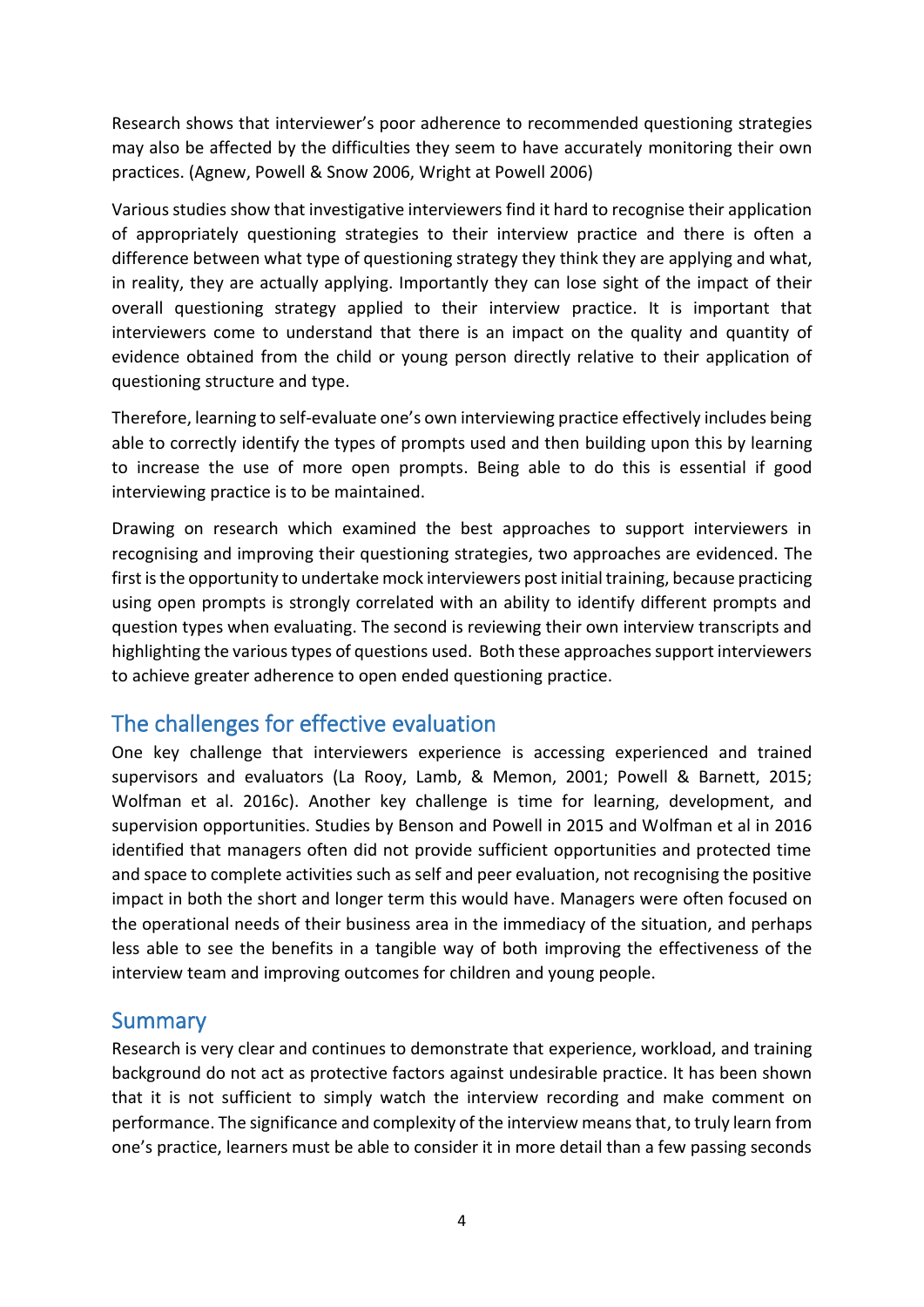(as they watch themselves ask a particular question on video) and must actively evaluate the impact of their question on the child's response.

In summary, evaluation is effective when there is a structure and guidance on how to undertake this. When interviewers have been asked to comment too generally on their practice there is no impact on interviewing performance. Interviewers who are able to objectively critique their interview by following a structured format, one that prompts them to consider particular aspects in detail, will ensure their self-evaluation is robust and likely to provide rich material to inform the individual's learning and development. Adherence to interviewing protocol, quality of questioning strategy, sufficiency of evidence gathering, knowledge of essential elements to inform prompts, overall interview structure and application of trauma informed principles are important features that must be considered in each evaluation. This rich material can have even greater impact when shared with peers and the extent of the learning is both deepened and more widely shared.

Therefore, in response, the National JII Team have proposed a model of evaluation that has several components. Included is comprehensive training in methodologies and approaches that support interviewers to undertake effective evaluations and offer constructive feedback on their own and their peers' practice. The Interviewer Practice Development Model has also developed to address the needs of managers involved in evaluation with an emphasis on opportunities for shadowing available for advancing skills development in this area beyond initial training.

The recommended combination of individual, peer, and manager evaluations, in addition to ongoing access to the National JII Team and relevant experts in the field, will support improvements in practice stemming directly from evaluation activity. Interviewers, managers, and trainers will need to collaborate effectively, with the shared aim that investment in evaluation activity is valuable in pursuit of developing best practice in the field of Joint Investigative Interviewing for children in Scotland.